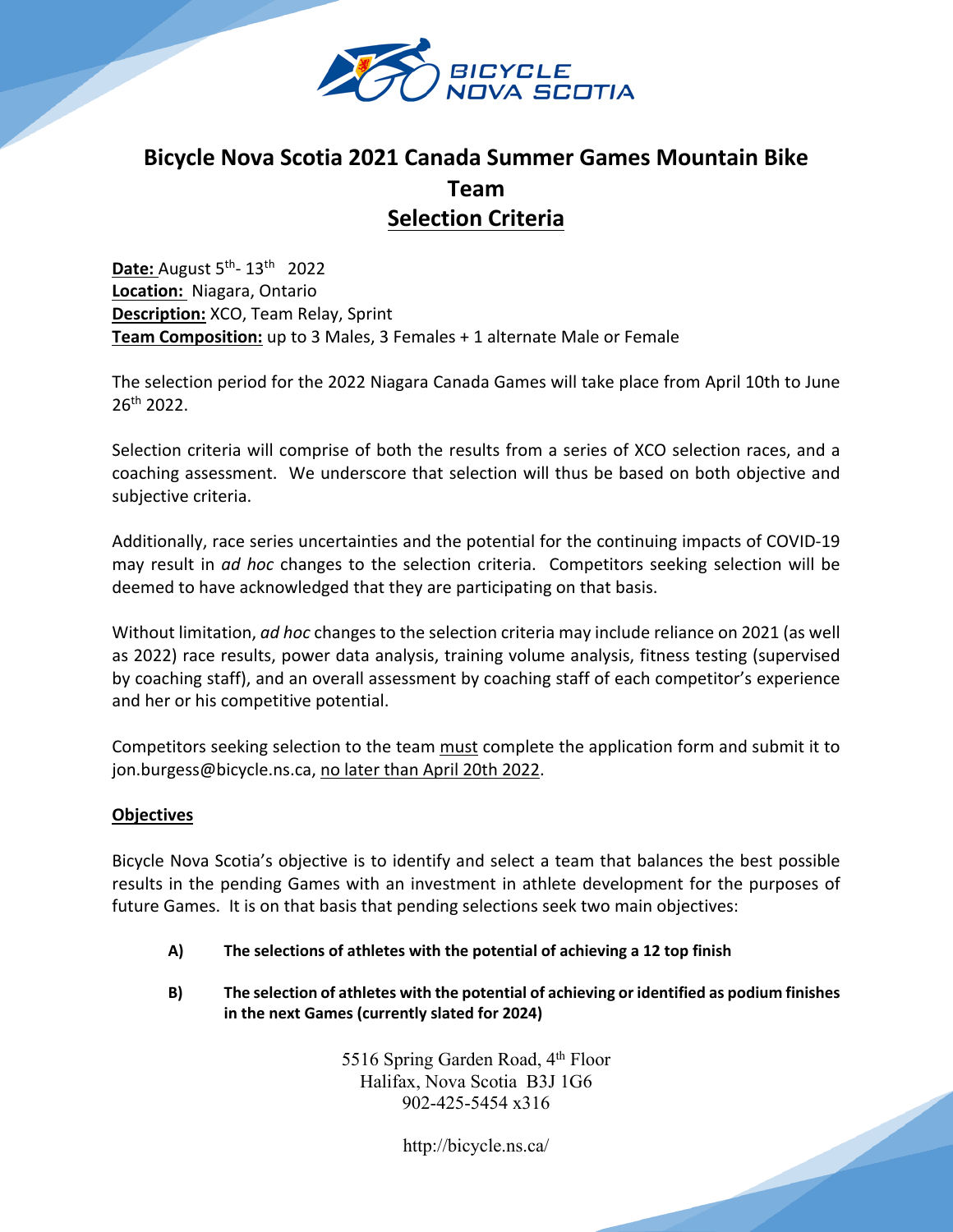

# **Eligibility:**

- $\rightarrow$  All competitors must hold a valid Cycling Canada licenses issued by Bicycle Nova Scotia.
- $\rightarrow$  All competitors must be in good standing with Bicycle Nova Scotia.
- $\rightarrow$  All competitors must meet basic eligibility requirements as outlined in the Canada Games Mountain Bike technical package: https://www.canadagames.ca/sports/cyclingmountain-bike.
- $\rightarrow$  All competitors must meet the vaccination criteria set out by Sport Nova Scotia (please note this criteria is subject to change or enhancement based on the evolution of the pandemic).
- $\rightarrow$  Male competitors applying for selection must be, as of Dec 31<sup>st</sup>, 2022, no less that 16 years of age and no more than 22 years of age.
- $\rightarrow$  Female competitors applying for selection must be, as of Dec 31<sup>st</sup>, 2022, no less that 16 years of age and no more than 24 years of age.

*Note*: Nova Scotia is permitted to enter one female athlete birth year 1999 or later, and two athletes whose birth years are between 2001 and 2006.

#### **Selection Criteria:**

Subject to the comments set out above, the following criteria will apply as nearly as reasonably possible to the selection of Nova Scotia's team:

- 1) The Male and Female competitors with the highest combined points earned in at least two identified selection races (or such races as are deemed as such by coaching staff).
- 2) As selected by coaching staff.
- 3) As selected by coaching staff.

As noted above, competitors "as selected by coaching staff" will be selected based on the combined bases fitness, participation in provincial programing, competition experience, national competition results, age and Games finish placements or development potential.

Upon completion of the selections as above, an alternate will be chosen based on next placed athlete in both points and the other criteria.

> 5516 Spring Garden Road, 4<sup>th</sup> Floor Halifax, Nova Scotia B3J 1G6 902-425-5454 x316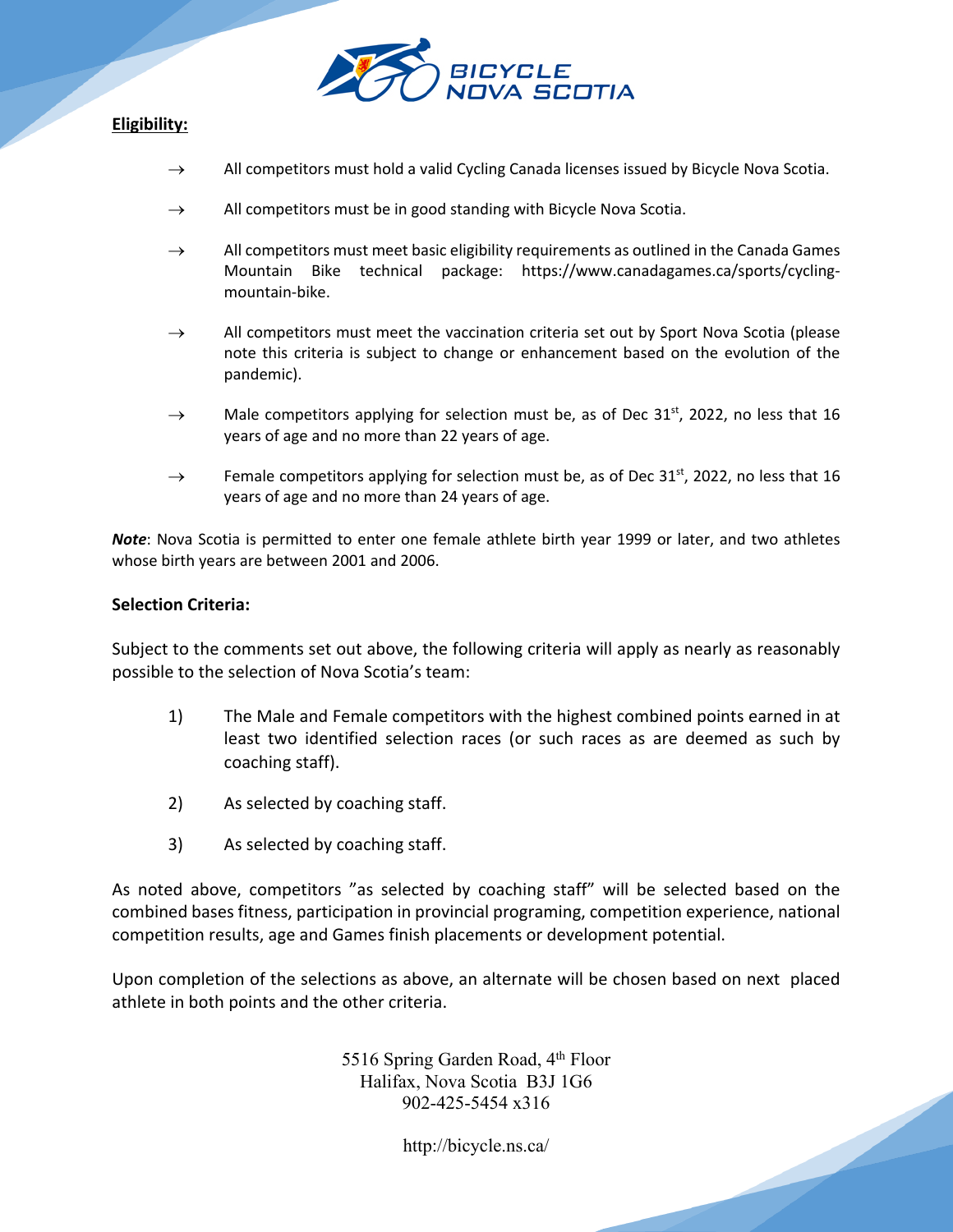

Competitors are expected to compete in both Bicycle Nova Scotia MTB selection races, 1 identified PEI race and participate in the Tremblant Canada cup to be eligible for selection. Any competitor who can demonstrate to the satisfaction of the coaching staff that she or he is engaged in competitive racing outside of Nova Scotia or provide a reason which, in its sole discretion, is acceptable to the coaching staff, for not competing as above, the coaching staff may, again within its sole discretion waive the application of these criteria.

For selection purposes, Male competitors will compete in the Men's "Elite/A" category in Nova Scotia/PEI racing, and Female competitors in the Female "Elite/A" category. For selection purposes, points will be awarded in the following order based on the finishing order relative to other Canada Games athletes.

| 1st Place 100pts | 6th Place 65 pts  | 11th Place 40 pts |
|------------------|-------------------|-------------------|
| 2nd Place 90 pts | 7th Place 60 pts  | 12th Place 35 pts |
| 3rd Place 80 pts | 8th Place 55 pts  | 13th Place 30pts  |
| 4th Place 75 pts | 9th Place 50 pts  | 14th Place 25pts  |
| 5th Place 70 pts | 10th Place 45 pts | 15th Place 20pts  |

Points will not be awarded to competitors who are the sole entrants in their applicable categories or fail to finish in any of the qualifying races.

#### **Selection Period:**

Assessment period will begin April 10<sup>th</sup> and conclude June 26<sup>th</sup> 2022. Selection races will take place in May and June 2022. The following events will be used for selection:

- 1) BNS XCO #1 May 1st
- 2) Tremblant Canada Cup (age based race category ) May 28/29
- 3) PEI XCO Strathgartney June 5th
- 4) BNS XCO #2 Keppoch XCO June 19

#### **Selection Committee:**

A Selection Committee will be used to review selection documents for equity and fairness, as well as hearing all athlete disputes upon completion of final selection. The Selection Committee will consist of the Chair (BNS Competition president), BNS Board member, and one appointed community member.

> 5516 Spring Garden Road, 4<sup>th</sup> Floor Halifax, Nova Scotia B3J 1G6 902-425-5454 x316